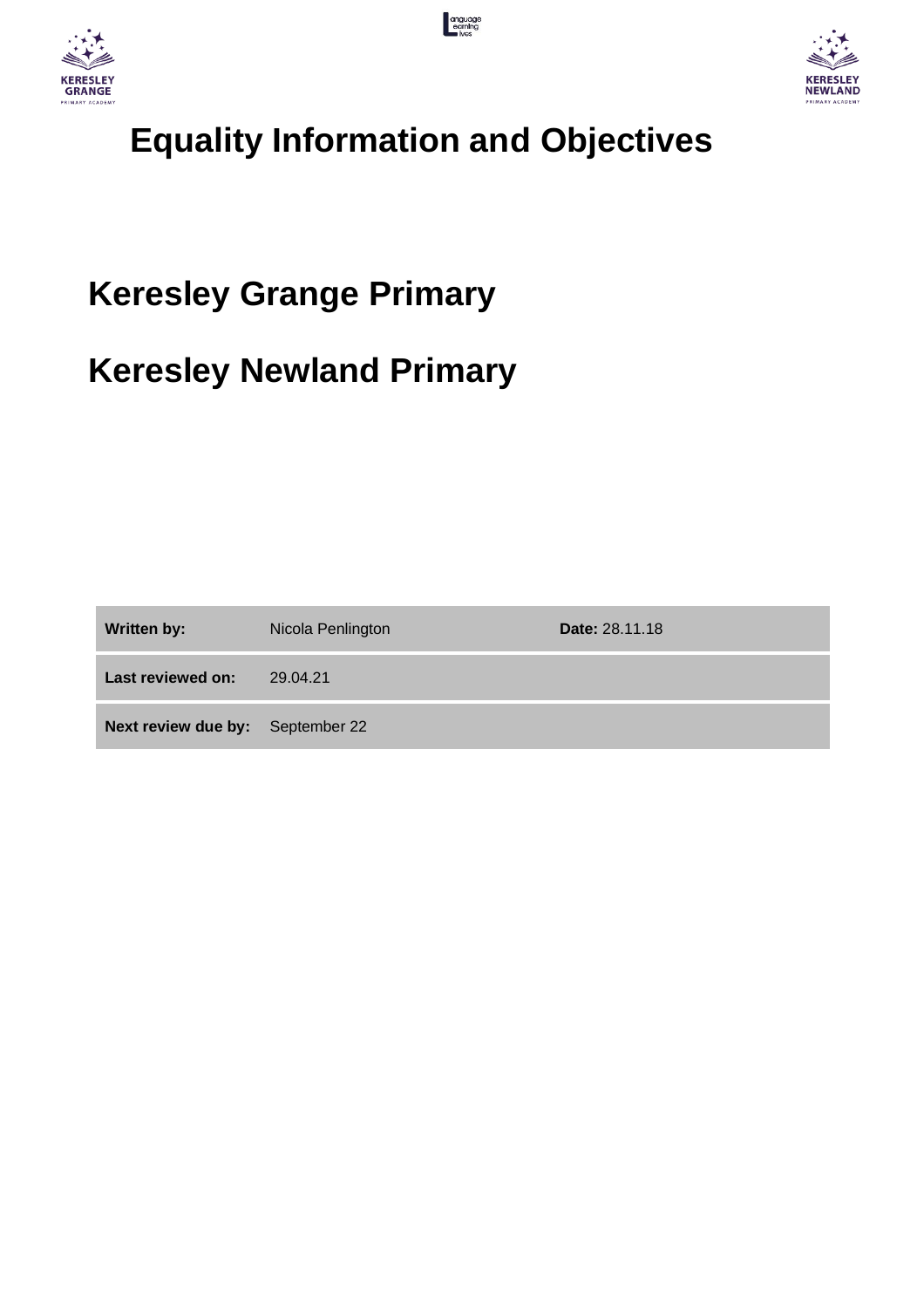





## **Contents**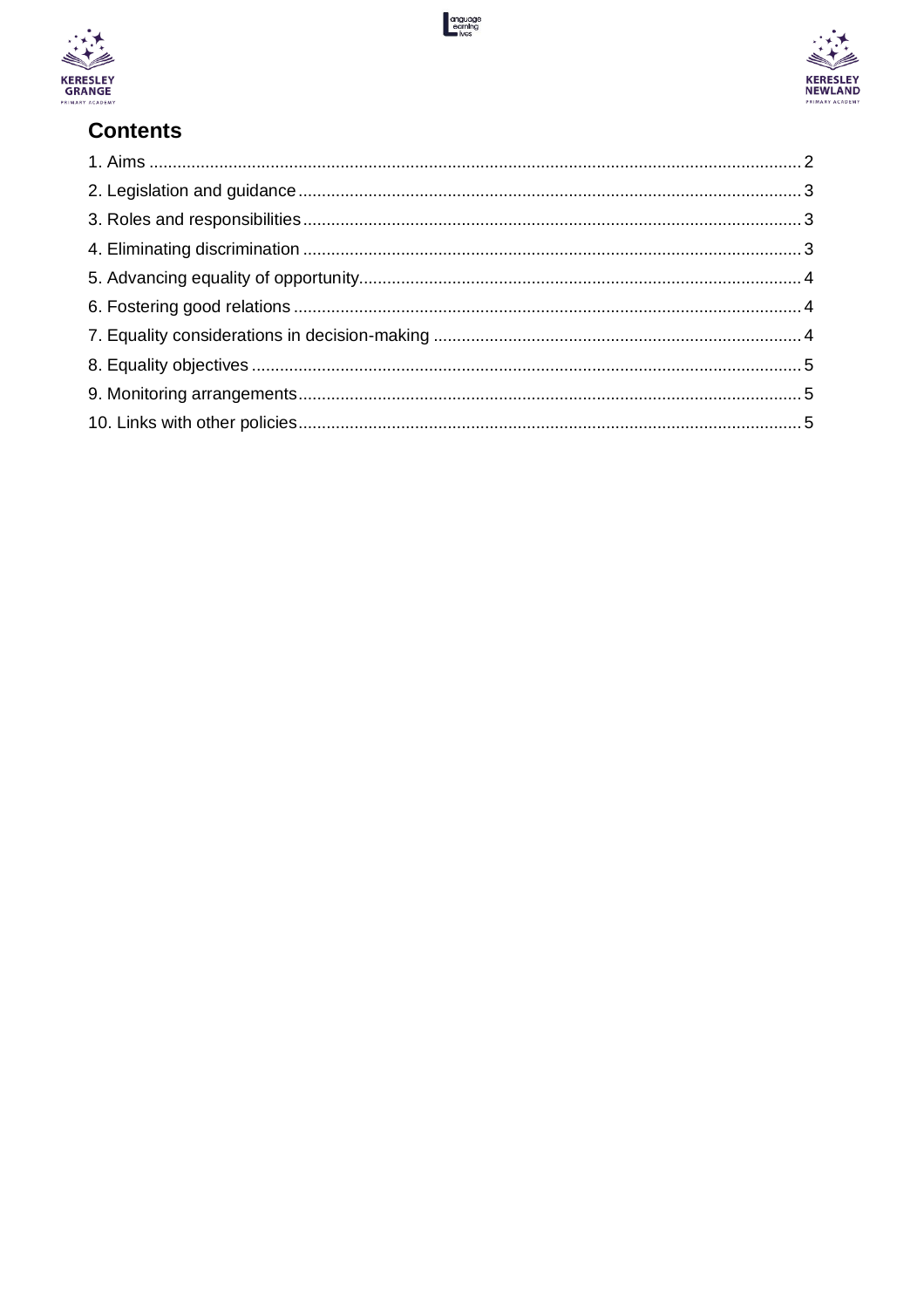





Our school aims to meet its obligations under the public sector equality duty by having due regard to the need to:

- Eliminate discrimination and other conduct that is prohibited by the Equality Act 2010
- Advance equality of opportunity between people who share a protected characteristic and people who do not share it
- Foster good relations across all characteristics between people who share a protected characteristic and people who do not share it
- Ensure all members of the team know what the protected characteristics are, and ensure that there is no discrimination in the school community, and that children foster this value of respect for life:

#### Protected Characteristics:

It is against the law to discriminate against someone because of:

- [age](https://www.equalityhumanrights.com/en/equality-act/protected-characteristics#age)
- [disability](https://www.equalityhumanrights.com/en/equality-act/protected-characteristics#disability)
- [gender reassignment](https://www.equalityhumanrights.com/en/equality-act/protected-characteristics#reassignment)
- [marriage and civil partnership](https://www.equalityhumanrights.com/en/equality-act/protected-characteristics#marriage)
- [pregnancy and maternity](https://www.equalityhumanrights.com/en/equality-act/protected-characteristics#pregmat)
- [race](https://www.equalityhumanrights.com/en/equality-act/protected-characteristics#race)
- [religion or belief](https://www.equalityhumanrights.com/en/equality-act/protected-characteristics#rob)
- [sex](https://www.equalityhumanrights.com/en/equality-act/protected-characteristics#sex)
- [sexual orientation](https://www.equalityhumanrights.com/en/equality-act/protected-characteristics#lgb)

## **2. Legislation and guidance**

This document meets the requirements under the following legislation:

- [The Equality Act 2010,](http://www.legislation.gov.uk/ukpga/2010/15/contents) which introduced the public sector equality duty and protects people from discrimination
- The Equality Act 2010 (Specific Duties) Requlations 2011, which require schools to publish information to demonstrate how they are complying with the public sector equality duty and to publish equality objectives

This document is also based on Department for Education (DfE) guidance: [The Equality Act 2010 and](https://www.gov.uk/government/uploads/system/uploads/attachment_data/file/315587/Equality_Act_Advice_Final.pdf)  [schools.](https://www.gov.uk/government/uploads/system/uploads/attachment_data/file/315587/Equality_Act_Advice_Final.pdf) 

This document also complies with our funding agreement and articles of association.

## **3. Roles and responsibilities**

The governing board will:

- Ensure that the equality information and objectives as set out in this statement are published and communicated throughout the school, including to staff, pupils and parents, and that they are reviewed and updated at least once every four years
- Delegate responsibility for monitoring the achievement of the objectives on a daily basis to the headteacher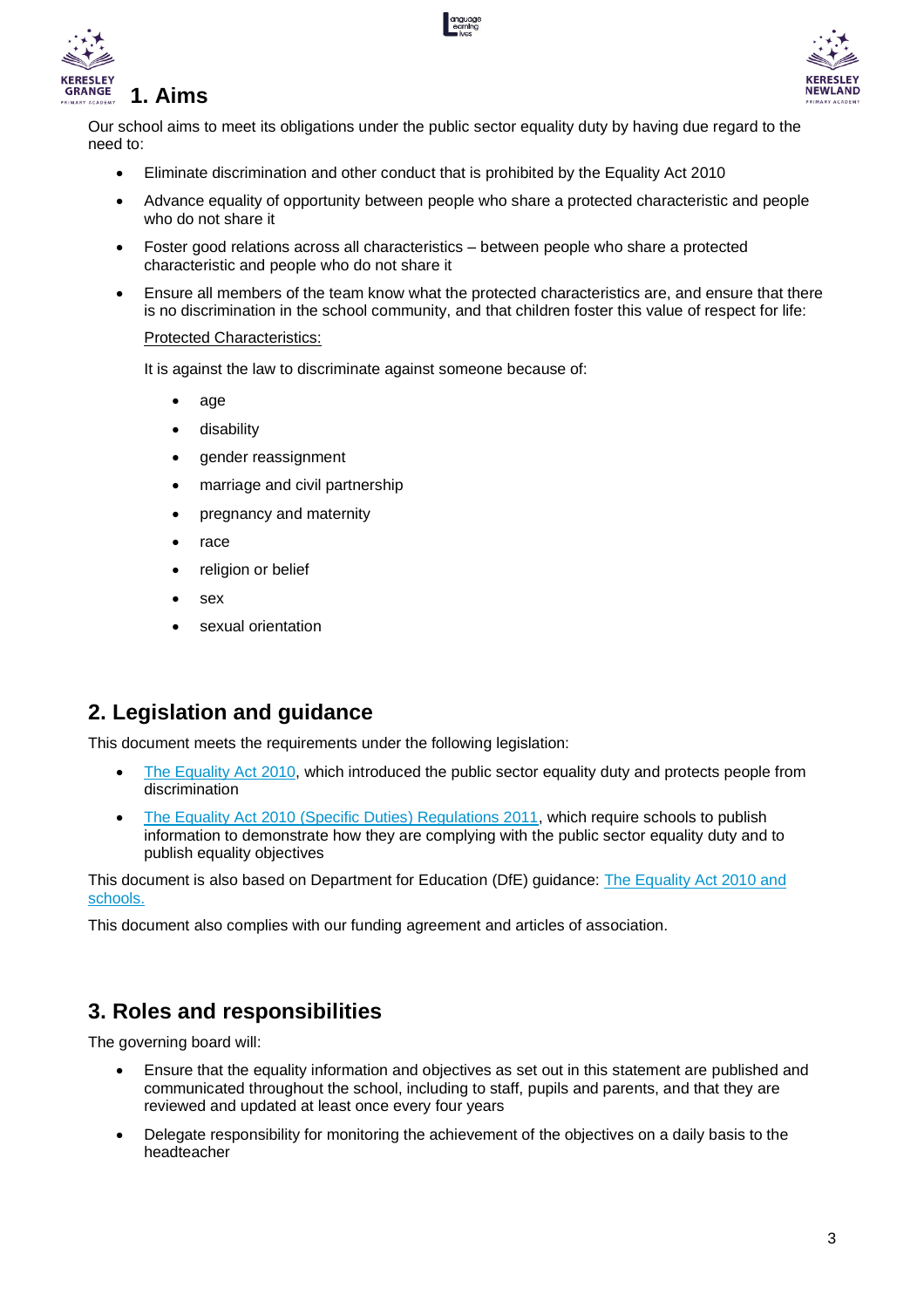



## **4. Eliminating discrimination**

The school is aware of its obligations under the Equality Act 2010 and complies with non-discrimination provisions.

Where relevant, our policies include reference to the importance of avoiding discrimination and other prohibited conduct.

Staff and governors are regularly reminded of their responsibilities under the Equality Act, for example during meetings. Where this has been discussed during a meeting it is recorded in the meeting minutes.

New staff receive training on the Equality Act as part of their induction, and all staff receive refresher training as part of TFT cycle of training.

All staff work together, as part of the school value of RESPECT, on eliminating discrimination.

The PSHE curriculum and school values promote equality.

### **5. Advancing equality of opportunity**

As set out in the DfE guidance on the Equality Act, the school aims to advance equality of opportunity by:

- Removing or minimising disadvantages suffered by people which are connected to a particular characteristic they have (e.g. pupils with disabilities, or gay pupils who are being subjected to homophobic bullying)
- Taking steps to meet the particular needs of people who have a particular characteristic (e.g. enabling Muslim pupils to pray at prescribed times)
- Encouraging people who have a particular characteristic to participate fully in any activities (e.g. encouraging all pupils to be involved in the full range of school societies)

In fulfilling this aspect of the duty, the school will:

- Publish attainment data each academic year showing how pupils with different characteristics are performing, when they form a viable group in terms of data.
- Analyse the above data to determine strengths and areas for improvement, implement actions in response and publish this information.
- Make evidence available identifying improvements for specific groups, as appropriate.
- Publish further data about any issues associated with particular protected characteristics, identifying any issues which could affect our own pupils.

## **6. Fostering good relations**

The school aims to foster good relations between those who share a protected characteristic and those who do not share it by:

- Promoting *togetherness*, friendship and understanding of a range of religions and cultures through different aspects of our curriculum and the school value of RESPECT. This includes teaching in RE, citizenship and personal, social, health and economic (PSHE) education, but also activities in other curriculum areas. For example, as part of teaching and learning in Book Talk and Expert, pupils will be introduced to literature from a range of cultures.
- Holding assemblies dealing with relevant issues and key cultural events.
- Working with our local community, and fostering wider links.
- Encouraging and implementing initiatives to deal with tensions between different groups of pupils within the school and the community, as issues arise and this is rare.
- Developing links with people and groups who have specialist knowledge about particular characteristics, which helps inform and develop our approach.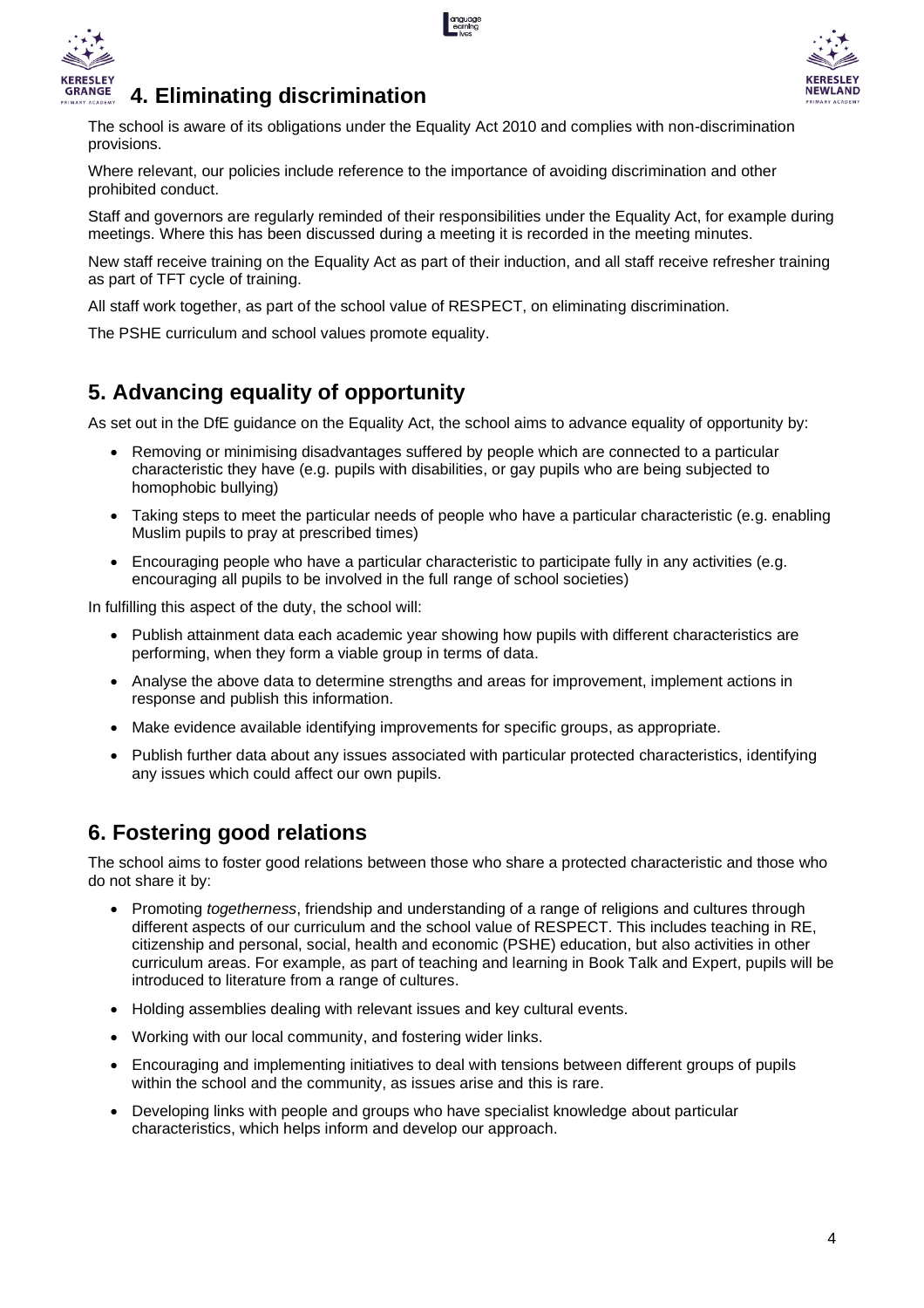





#### **7. Equality considerations in decision-making**

The school ensures it has due regard to equality considerations whenever significant decisions are made.

The school always considers the impact of significant decisions on particular groups. For example, when a school trip or activity is being planned, the school considers whether the trip:

- Cuts across any religious holidays
- Is accessible to pupils with disabilities
- Has equivalent facilities for boys and girls

## **Equality objectives**

#### *Objective 1 – High Expectations of Respectful Conduct and Positive Attitudes to all.*

- *Provide opportunities for children to learn about the similarities and differences between all members of society, knowing knowledge and understanding. Continue to develop our school value of RESPECT, with a particular focus on Together.*
- *Develop 'togetherness' across school through a range of approaches including curriculum and wider aspects of school life. Be mindful that pockets of our community can have tendencies to far right thinking, and ensure that the taught curriculum explicitly covers a wide range of faiths to foster understanding and RESPECT.*
- *Continue to have clear systems in place for encouraging and modelling treating everyone with care and RESPECT. Clear sanctions in place for any instances of discrimination, and record on BehaviourWatch, with a view to restorative practice. Personalised support plans developed for individual children as required, with consultation and discussion with families included.*
- *PSHE curriculum developed and responsive to need, including diversity through The Weekly Picture.*
- *Follow up all instances that do not meet our high expectations, even if reported from outside of school.*

#### *Objective 2 – High Quality Resources and Curriculum.*

- *Develop a library with books that are high quality and provide understanding of different needs and the importance of right of equality.*
- *Writing and Reading include resources from a range of cultures and challenge stereotypes.*
- *EXPERT learning fosters diversity.*
- *Ensure the curriculum is challenging and inclusive, challenging stereo-types and prejudice.*
- *RE – high quality curriculum developed with links to Secondary School RE departments, Virtual Resources and local community links.*

#### *Objective 3 – CPD*

- *Ensure staff have training to support children and families.*
	- o *Transgender – 2021*
	- o *DSL – range of training about local issues, including hate crime.*
	- o *Safeguarding Updates – include equality and protected characteristics.*

#### *Objective 4 – Recruitment*

• *Undertake an analysis of recruitment data and trends with regard to diversity, and protected characteristics – but always ensuring the member of staff appointed is of the highest calibre.*